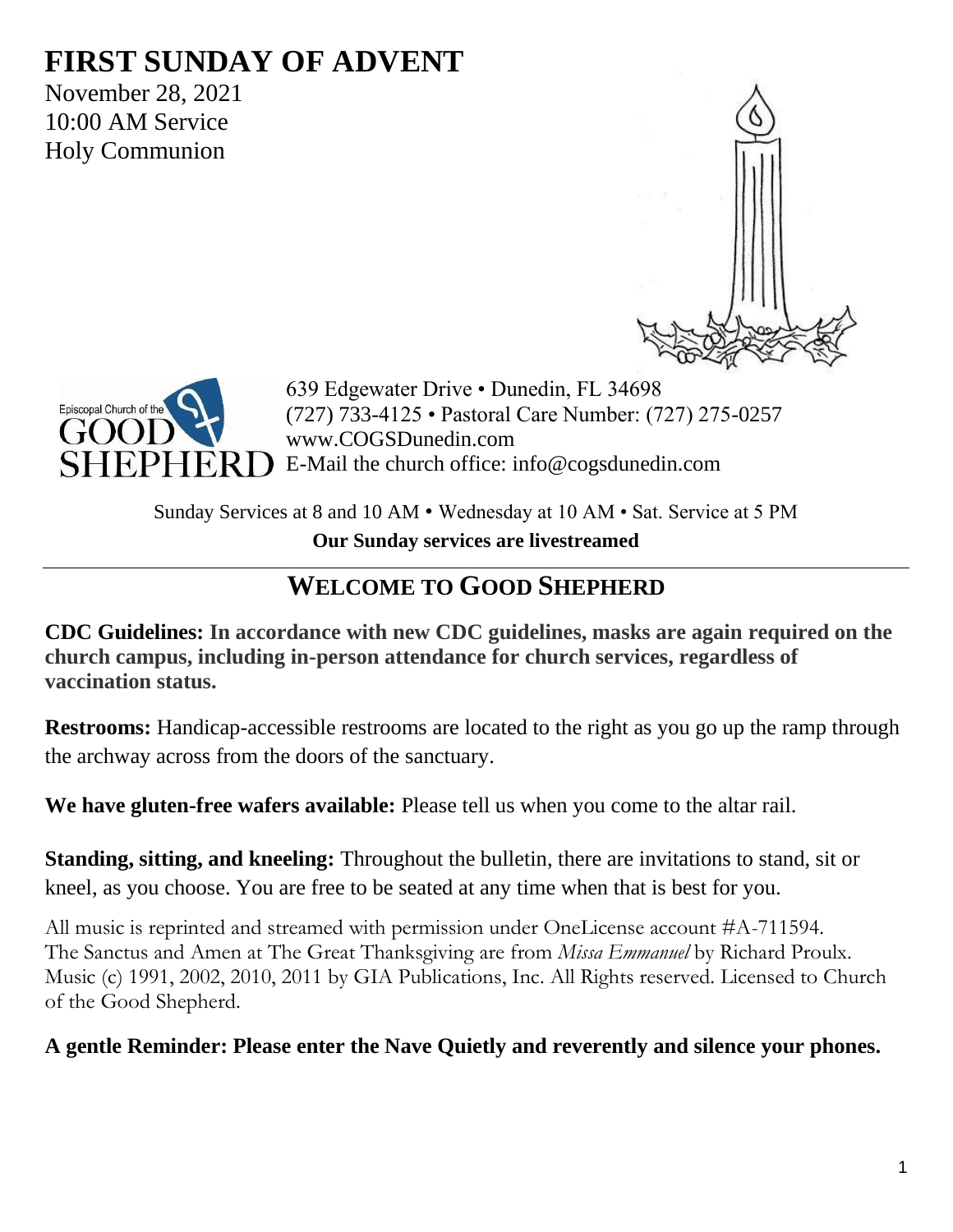# **GATHERING FOR WORSHIP**

**VOLUNTARY** Lo! He Comes with Clouds Descending Karl Osterland

- 1. Fanfare (with clouds descending)
- 2. Trio (Alleluia)

*[During the Voluntary, please prepare for worship by observing attentive silence.]* **WELCOME AND ANNOUNCEMENTS**

#### **LIGHTING THE ADVENT WREATH**

*[Please stand when the chimes sound and face the Baptistry in the rear of the sanctuary.]*

*Lector* Today we light the first candle. The first candle reminds us that the season of Advent is a time of unspeakable wonder. As we begin our Advent journey, let us stand amazed at the promise God has fulfilled, the love God has shown, and the joy God has given through the birth of Christ.

*[One blue candle is lit.]*

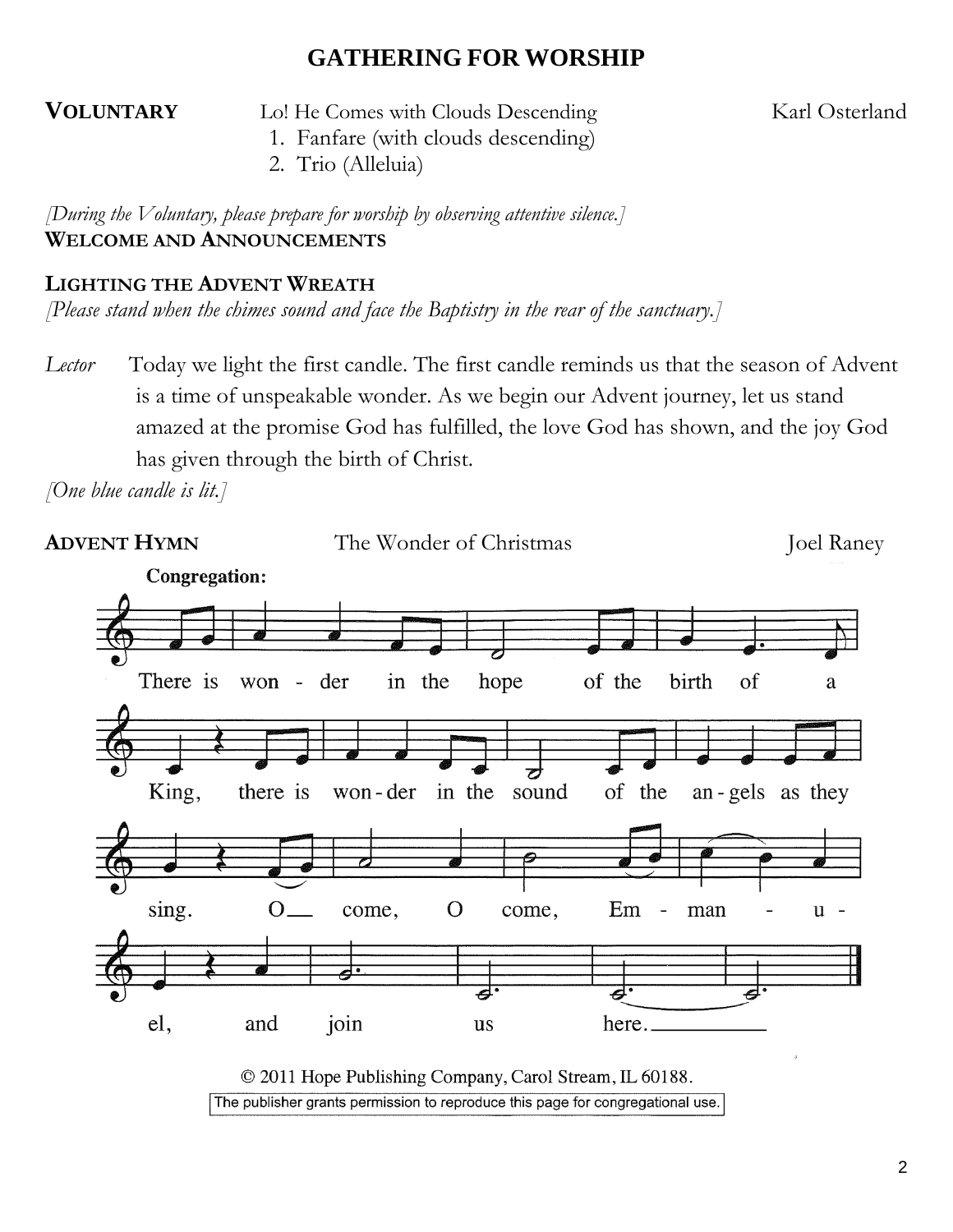#### **PROCESSIONAL HYMN 57** Lo! He Comes with Clouds Descending HELMSLEY

**Lo! he comes with clouds descending, once for our salvation slain; thousand, thousand saints attending swell the triumph of his train: Alleluia! Alleluia! Alleluia! Christ the Lord returns to reign.**

**Every eye shall now behold him, robed in dreadful majesty; those who set at nought and sold him, pierced, and nailed him to the tree, deeply wailing, deeply wailing, deeply wailing, shall the true Messiah see.**

**Those dear tokens of his passion still his dazzling body bears, cause of endless exultation to his ransomed worshipers; with what rapture, with what rapture, with what rapture, gaze we on those glorious scars!**

**Yea, amen! let all adore thee, high on thine eternal throne; Savior, take the power and glory; claim the kingdom for thine own: Alleluia! Alleluia! Alleluia! Thou shalt reign, and thou alone.**

## **THE OPENING ACCLAMATION**

*Celebrant* Blessed be God: Father, Son, and Holy Spirit. *People* **And blessed be God's kingdom, now and for ever. AMEN. COLLECT FOR PURITY**

*All* **Almighty God, unto whom all hearts are open, all desires known, and from whom no secrets are hid. Cleanse the thoughts of our hearts by the inspiration of thy Holy Spirit, that we may perfectly love thee, and worthily magnify thy holy Name; through Christ our Lord. Amen.**

## **THE COLLECT OF THE DAY**

*Celebrant* The Lord be with you.

- *People* **And also with you.**
- *Celebrant* Let us pray… Almighty God, give us grace to cast away the works of darkness, and put on the armor of light, now in the time of this mortal life in which your Son Jesus Christ came to visit us in great humility; that in the last day, when he shall come again in his glorious majesty to judge both the living and the dead, we may rise to the life immortal; through him who lives and reigns with you and the Holy Spirit, one God, now and for ever.
- *All* **AMEN**.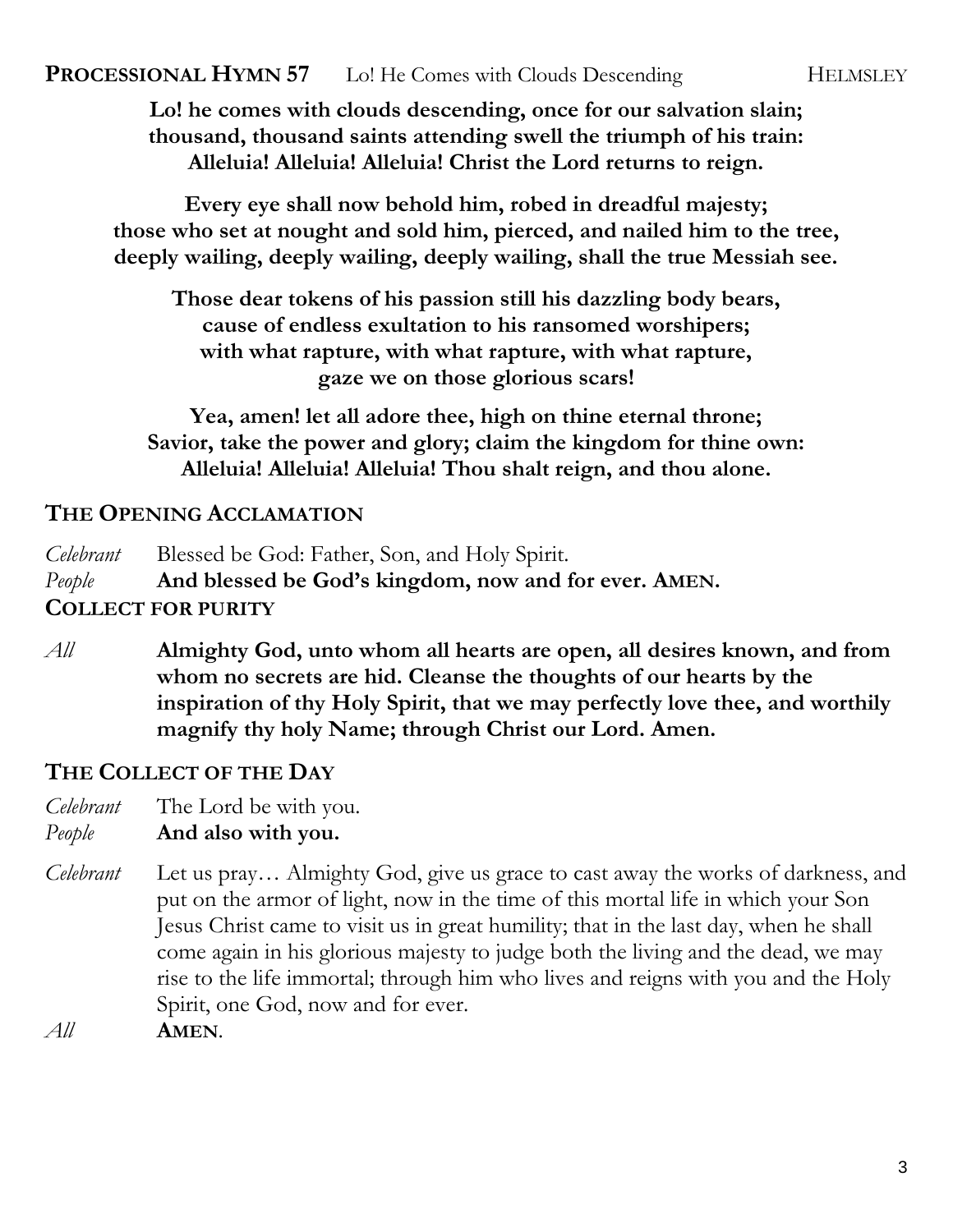# **THE WORD OF GOD**

*The people sit.*

#### **THE FIRST READING:** Jeremiah 33:14-16

*Lector The First Reading is taken from Jeremiah chapter 33…*

The days are surely coming, says the LORD, when I will fulfill the promise I made to the house of Israel and the house of Judah. In those days and at that time I will cause a righteous Branch to spring up for David; and he shall execute justice and righteousness in the land. In those days Judah will be saved and Jerusalem will live in safety. And this is the name by which it will be called: "The LORD is our righteousness."

*Lector* The Word of the Lord.

*People* **Thanks be to God.**

**METRICAL PSALM 25** Tune: SONG 34

**To you, O Lord, I lift my soul, Let not my foes have victory; Let not your servant be ashamed; Confound those set on treachery.**

**Show me your ways, O Lord, my God, And teach my feet your path, I pray; For my salvation comes from you, I trust in you throughout the day.**

**Remember your compassion, Lord, Your steadfast love of ancient days, And in that love remember me, Remember not my youthful ways.**

**Gracious and upright is the Lord Who teaches sinners in the way And guides the humble toward the right And to the lowly shows the way.**

# **THE SECOND READING** 1 Thessalonians 3:9-13

*Lector The Second Reading is taken from 1 Thessalonians chapter 3…*

How can we thank God enough for you in return for all the joy that we feel before our God because of you? Night and day we pray most earnestly that we may see you face to face and restore whatever is lacking in your faith. Now may our God and Father himself and our Lord Jesus direct our way to you. And may the Lord make you increase and abound in love for one another and for all, just as we abound in love for you. And may he so strengthen your hearts in holiness that you may be blameless before our God and Father at the coming of our Lord Jesus with all his saints.

*Lector* The Word of the Lord.

*People* **Thanks be to God.**

*All stand as able.*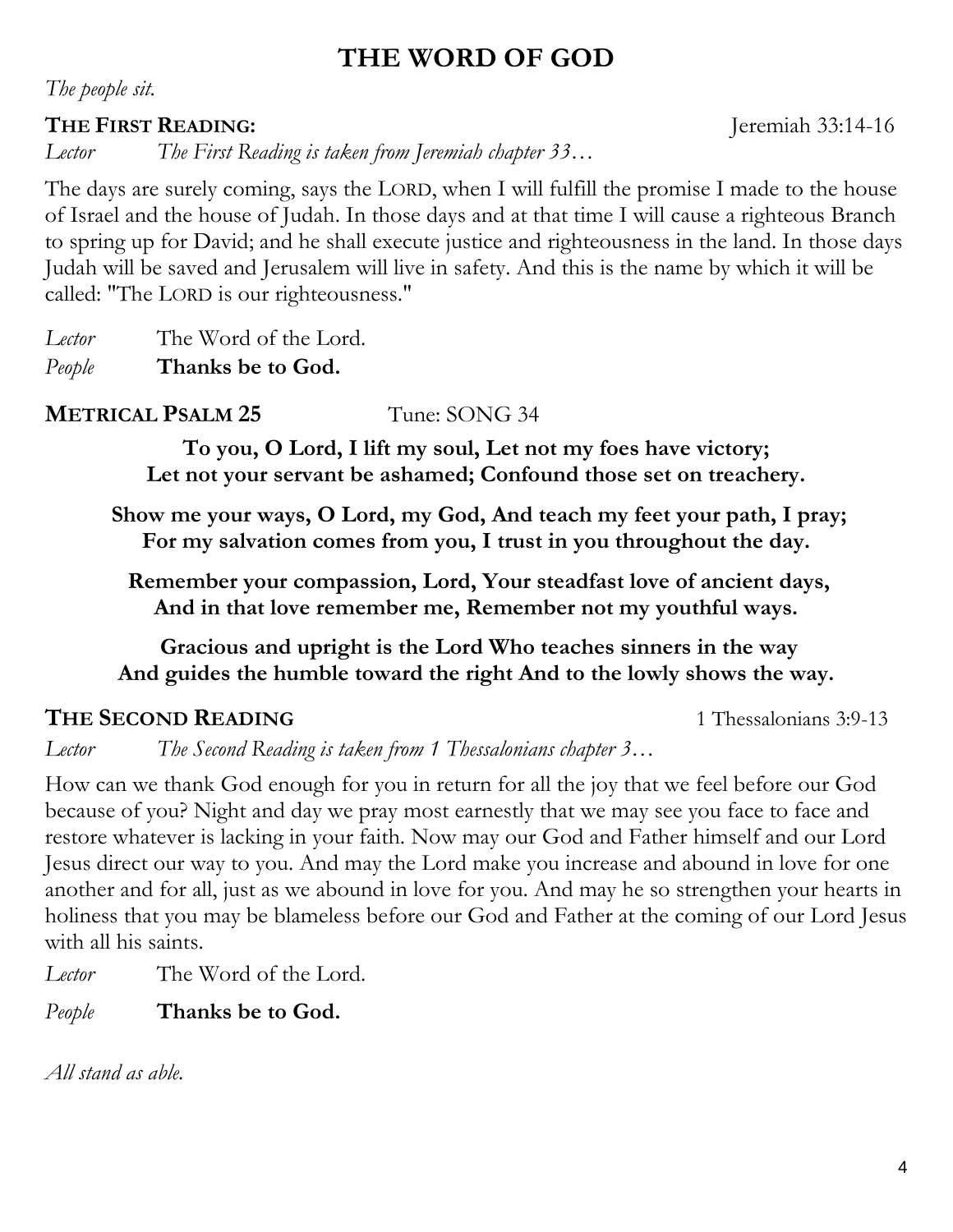## **Creator of the stars of night, your people's everlasting light, O Christ, Redeemer of us all, We pray you hear us when we call.**

#### **To God the Father, God the Son, and God the Spirit, Three in One, Praise, honor, might, and glory be from age to age eternally.**

**THE GOSPEL** Luke 21:25-36

*Deacon* The Holy Gospel of our Lord Jesus Christ according to Luke. *People* **Glory to you, Lord Christ**.

*Deacon* Jesus said, "There will be signs in the sun, the moon, and the stars, and on the earth distress among nations confused by the roaring of the sea and the waves. People will faint from fear and foreboding of what is coming upon the world, for the powers of the heavens will be shaken. Then they will see 'the Son of Man coming in a cloud' with power and great glory. Now when these things begin to take place, stand up and raise your heads, because your redemption is drawing near." Then he told them a parable: "Look at the fig tree and all the trees; as soon as they sprout leaves you can see for yourselves and know that summer is already near. So also, when you see these things taking place, you know that the kingdom of God is near. Truly I tell you, this generation will not pass away until all things have taken place. Heaven and earth will pass away, but my words will not pass away. "Be on guard so that your hearts are not weighed down with dissipation and drunkenness and the worries of this life, and that day catch you unexpectedly, like a trap. For it will come upon all who live on the face of the whole earth. Be alert at all times, praying that you may have the strength to escape all these things that will take place, and to stand before the Son of Man."

| Deacon | The Gospel of the Lord.     |
|--------|-----------------------------|
| People | Praise to you, Lord Christ. |

*The people sit.*

**SERMON** The Rev. Whitney Burton

*All stand as able.*

### **THE NICENE CREED**

| People | We believe in one God, the Father, the Almighty,            |
|--------|-------------------------------------------------------------|
|        | maker of heaven and earth, of all that is, seen and unseen. |
|        | We believe in one Lord, Jesus Christ,                       |
|        | the only Son of God, eternally begotten of the Father,      |
|        | God from God, Light from Light, true God from true God,     |
|        | begotten, not made, of one Being with the Father.           |
|        | Through him all things were made.                           |
|        | For us and for our salvation he came down from heaven:      |
|        | by the power of the Holy Spirit                             |
|        | he became incarnate from the Virgin Mary, and was made man. |
|        |                                                             |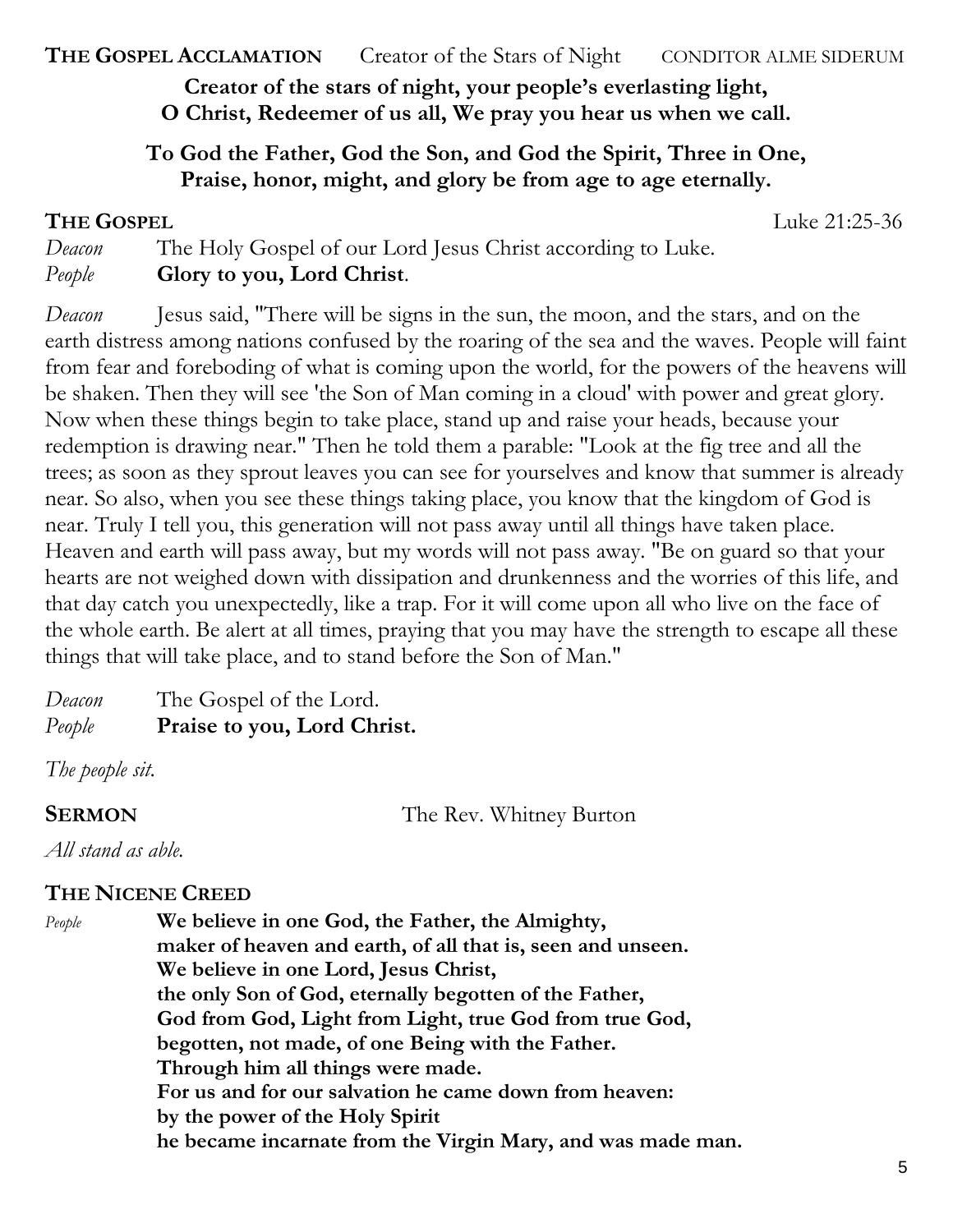**For our sake he was crucified under Pontius Pilate; he suffered death and was buried. On the third day he rose again in accordance with the Scriptures; he ascended into heaven and is seated at the right hand of the Father. He will come again in glory to judge the living and the dead, and his kingdom will have no end. We believe in the Holy Spirit, the Lord, the giver of life, who proceeds from the Father and the Son. With the Father and the Son he is worshiped and glorified. He has spoken through the Prophets. We believe in one holy catholic and apostolic Church. We acknowledge one baptism for the forgiveness of sins. We look for the resurrection of the dead, and the life of the world to come. Amen.**

#### **THE PRAYERS OF THE PEOPLE**

*Deacon* Let us pray for the Church and for the world. *Lector* Grant, Almighty God, that all who confess your Name may be united in your truth, live together in your love, and reveal your glory in the world. *Silence Lector* Lord, in your mercy *People* **Hear our prayer.** *Lector* Guide the people of this land, and of all the nations, in the ways of justice and peace; that we may honor one another and serve the common good. *Silence Lector* Lord, in your mercy *People* **Hear our prayer.** *Lector* Give us all a reverence for the earth as your own creation, that we may use its resources rightly in the service of others and to your honor and glory. *Silence Lector* Lord, in your mercy *People* **Hear our prayer.** *Lector* Bless all whose lives are closely linked with ours, and grant that we may serve Christ in them, and love one another as he loves us. We give you thanks for all the blessings of this life, especially the flowers given today to the Glory of God, and for the birthdays this week for Troy Abell and Patrick Brinsko*. Silence Lector* Lord, in your mercy *People* **Hear our prayer.**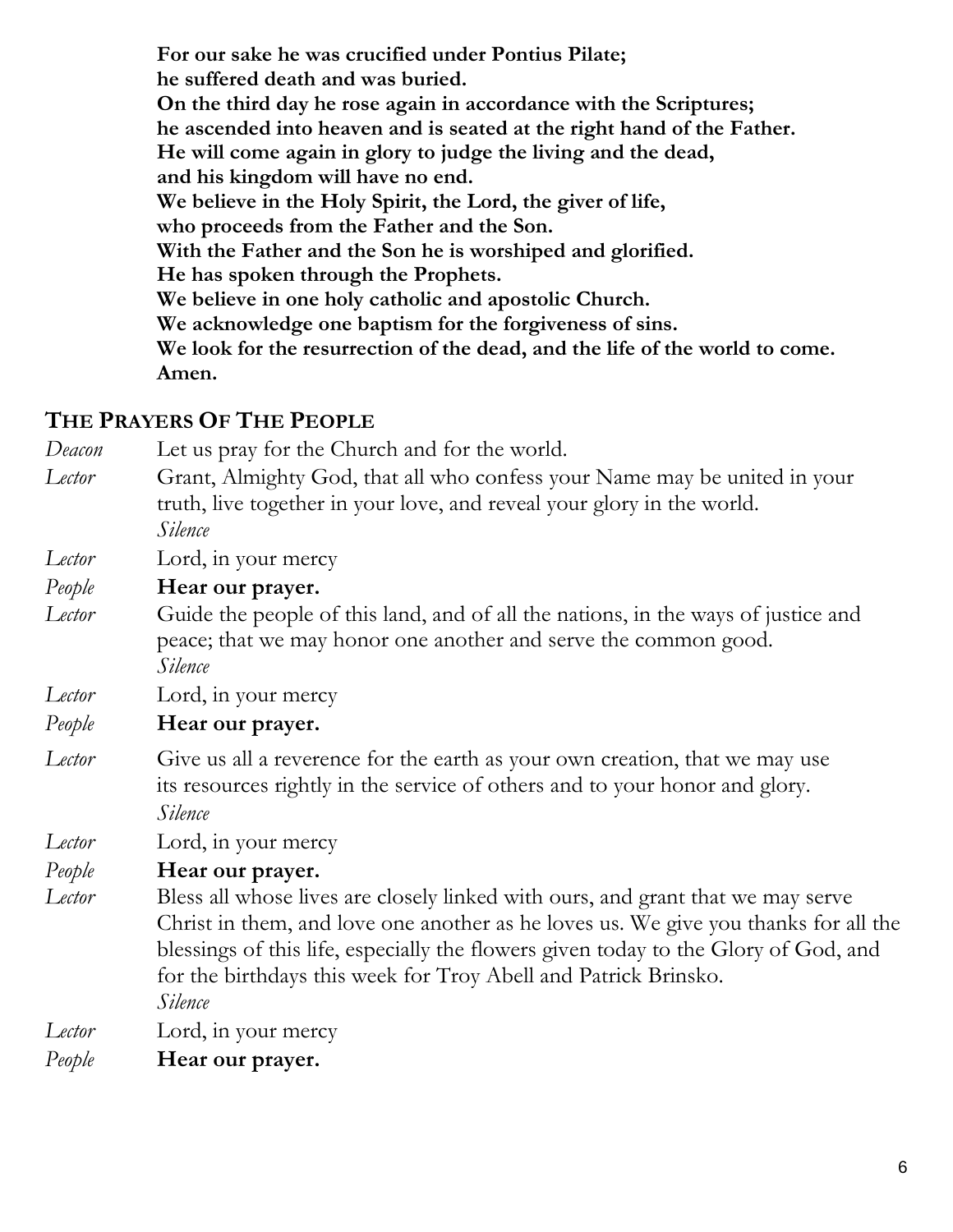| Lector | Comfort and heal all those who suffer in body, mind, or spirit; especially<br>[add names from notebook] and those we now name aloud or in our hearts [leave<br><i>time</i> , give them courage and hope in their troubles, and bring them the joy of<br>your salvation.<br>Silence |
|--------|------------------------------------------------------------------------------------------------------------------------------------------------------------------------------------------------------------------------------------------------------------------------------------|
| Lector | Lord, in your mercy                                                                                                                                                                                                                                                                |
| People | Hear our prayer.                                                                                                                                                                                                                                                                   |
| Lector | We commend to your mercy all who have died, (especially $\dots$ [add names from<br><i>notebook</i> ]) that your will for them may be fulfilled; and we pray that we may<br>share with all your saints in your eternal kingdom.<br>Silence<br>Lord, in your mercy                   |
| People | Hear our prayer.                                                                                                                                                                                                                                                                   |
|        |                                                                                                                                                                                                                                                                                    |

*The Celebrant adds a concluding collect.* 

## **CONFESSION & ABSOLUTION:**

*Deacon* Let us confess our sins against God and our neighbor. *(Silence is kept.) People* **Most merciful God, we confess that we have sinned against you in thought, word, and deed, by what we have done, and by what we have left undone. We have not loved you with our whole heart; we have not loved our neighbors as ourselves. We are truly sorry and we humbly repent. For the sake of your Son Jesus Christ, have mercy on us and forgive us; that we may delight in your will, and walk in your ways, to the glory of your Name. AMEN.**

*Celebrant* Almighty God have mercy on you, forgive you all your sins through our Lord Jesus Christ, strengthen you in all goodness, and by the power of the Holy Spirit keep you in eternal life.

*All* **AMEN**.

## **THE GREETING OF PEACE**

*Celebrant* The peace of the Lord be always with you.

*People* **And also with you.** 

*All may greet one another in the name of the Lord.*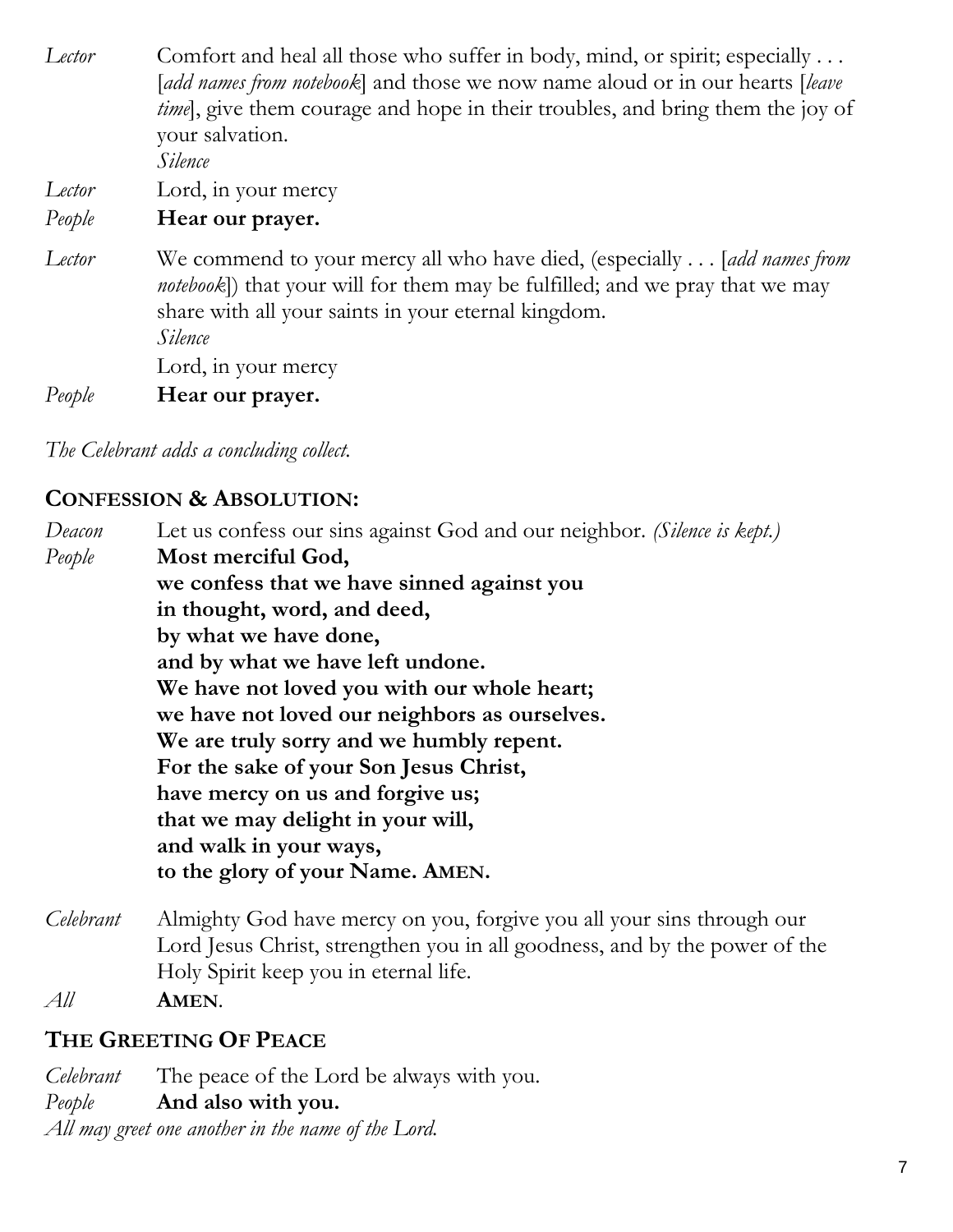# **THE HOLY COMMUNION**

## **OFFERTORY SENTENCE**

**OFFERTORY** An Advent Prayer Allen Pote

Choir

*All stand as able.*

## **THE PRESENTATION**

*Deacon* We gladly present the fruits of our lives to the God who creates us, redeems us and sustains us. May we have the grace to use them to heal God's world.

**PRESENTATION HYMN Tune:** HYFRYDOL

### **Praise we bring to God the Father, Praise we bring to God the Son, Praise to God the Holy Spirit, praise to you, the Three in One. Trinity of love inspire us, may we always strive to be One in Love and one in worship--children of eternity**

(c) 2005 Hope Publishing, reprinted with permission

### **THE GREAT THANKSGIVING:** Eucharistic Prayer A

| Celebrant<br>People<br>Celebrant<br>People<br>Celebrant | The Lord be with you.<br>And also with you.<br>Lift up your hearts.<br>We lift them to the Lord.<br>Let us give thanks to the Lord our God.                                       |
|---------------------------------------------------------|-----------------------------------------------------------------------------------------------------------------------------------------------------------------------------------|
| People                                                  | It is right to give him thanks and praise.                                                                                                                                        |
| Celebrant                                               | It is right, and a good and joyful thing, always and everywhere to give thanks to<br>you, Father Almighty, Creator of heaven and earth.                                           |
| Celebrant                                               | <i>(Proper Preface)</i>                                                                                                                                                           |
| Celebrant                                               | Therefore, we praise you, joining our voices with Angels and Archangels and with<br>all the company of heaven, who for ever sing this hymn to proclaim the glory of<br>your Name: |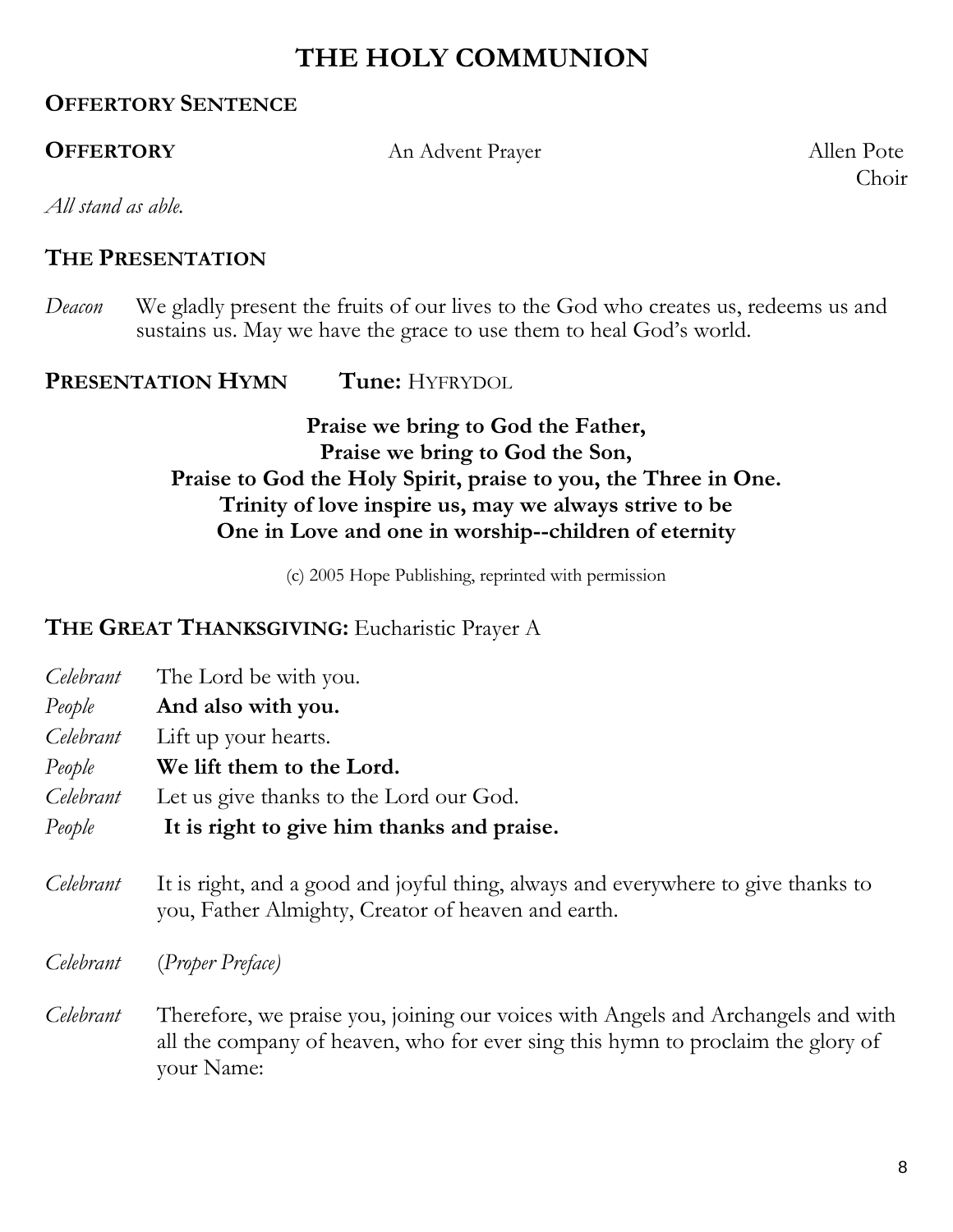

#### *The Celebrant continues*

Holy and gracious Father: In your infinite love you made us for yourself, and, when we had fallen into sin and become subject to evil and death, you, in your mercy, sent Jesus Christ, your only and eternal Son, to share our human nature, to live and die as one of us, to reconcile us to you, the God and Father of all.

He stretched out his arms upon the cross, and offered himself, in obedience to your will, a perfect sacrifice for the whole world.

On the night he was handed over to suffering and death, our Lord Jesus Christ took bread; and when he had given thanks to you, he broke it, and gave it to his disciples, and said, "Take, eat: This is my Body, which is given for you. Do this for the remembrance of me."

After supper he took the cup of wine; and when he had given thanks, he gave it to them, and said, "Drink this, all of you: This is my Blood of the new Covenant, which is shed for you and for many for the forgiveness of sins. Whenever you drink it, do this for the remembrance of me." Therefore we proclaim the mystery of faith:

*Celebrant and People* **Christ has died. Christ is risen. Christ will come again.**

*The Celebrant continues*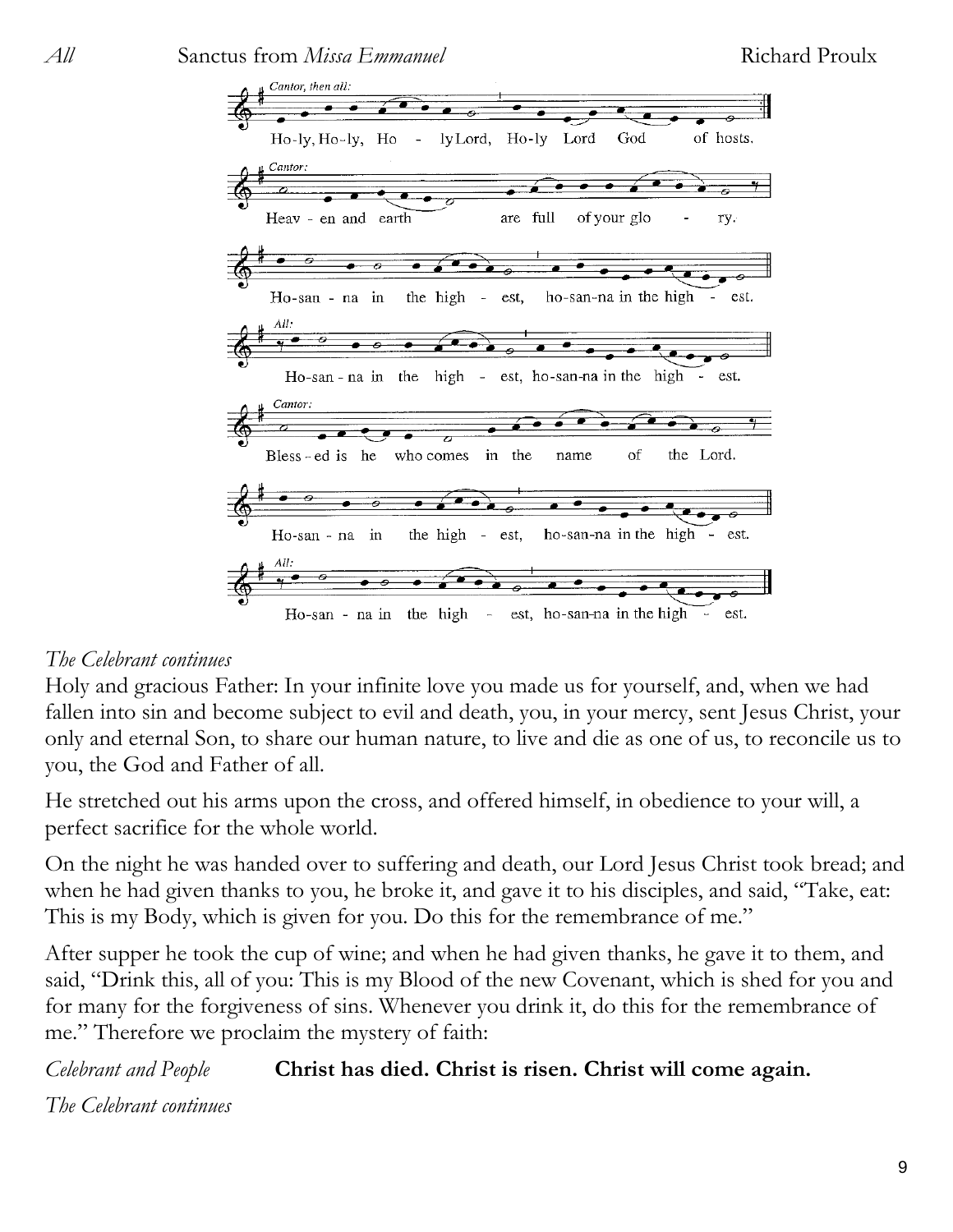We celebrate the memorial of our redemption, O Father, in this sacrifice of praise and thanksgiving. Recalling his death, resurrection, and ascension, we offer you these gifts.

Sanctify them by your Holy Spirit to be for your people the Body and Blood of your Son, the holy food and drink of new and unending life in him. Sanctify us also that we may faithfully receive this holy Sacrament, and serve you in unity, constancy, and peace; and at the last day bring us with all your saints into the joy of your eternal kingdom.

All this we ask through your Son Jesus Christ: By him, and with him, and in him, in the unity of the Holy Spirit all honor and glory is yours, Almighty Father, now and for ever.

**All** Richard Proulx



## **THE LORD'S PRAYER**

*Celebrant* And now as our Savior Christ has taught us, we are bold to say,

*People* **Our Father, who art in heaven, hallowed be thy Name, thy kingdom come, thy will be done, on earth as it is in heaven. Give us this day our daily bread. And forgive us our trespasses, as we forgive those who trespass against us. And lead us not into temptation, but deliver us from evil. For thine is the kingdom, and the power, and the glory, for ever and ever. Amen.**

# **THE BREAKING OF THE BREAD**

*The Celebrant breaks the consecrated bread. A period of silence is kept.*

*Celebrant* Alleluia! Christ our Passover is sacrificed for us;

*People* **Therefore let us keep the feast. Alleluia!**

*Celebrant* The Gifts of God for the People of God.

*All are invited to receive the Sacrament in one kind. If you desire a blessing instead, cross your arms over your chest.*

# **COMMUNION SOLO** Advent Blessing Kris Crunk

Julian Guini, *soloist*

*Please remain seated.*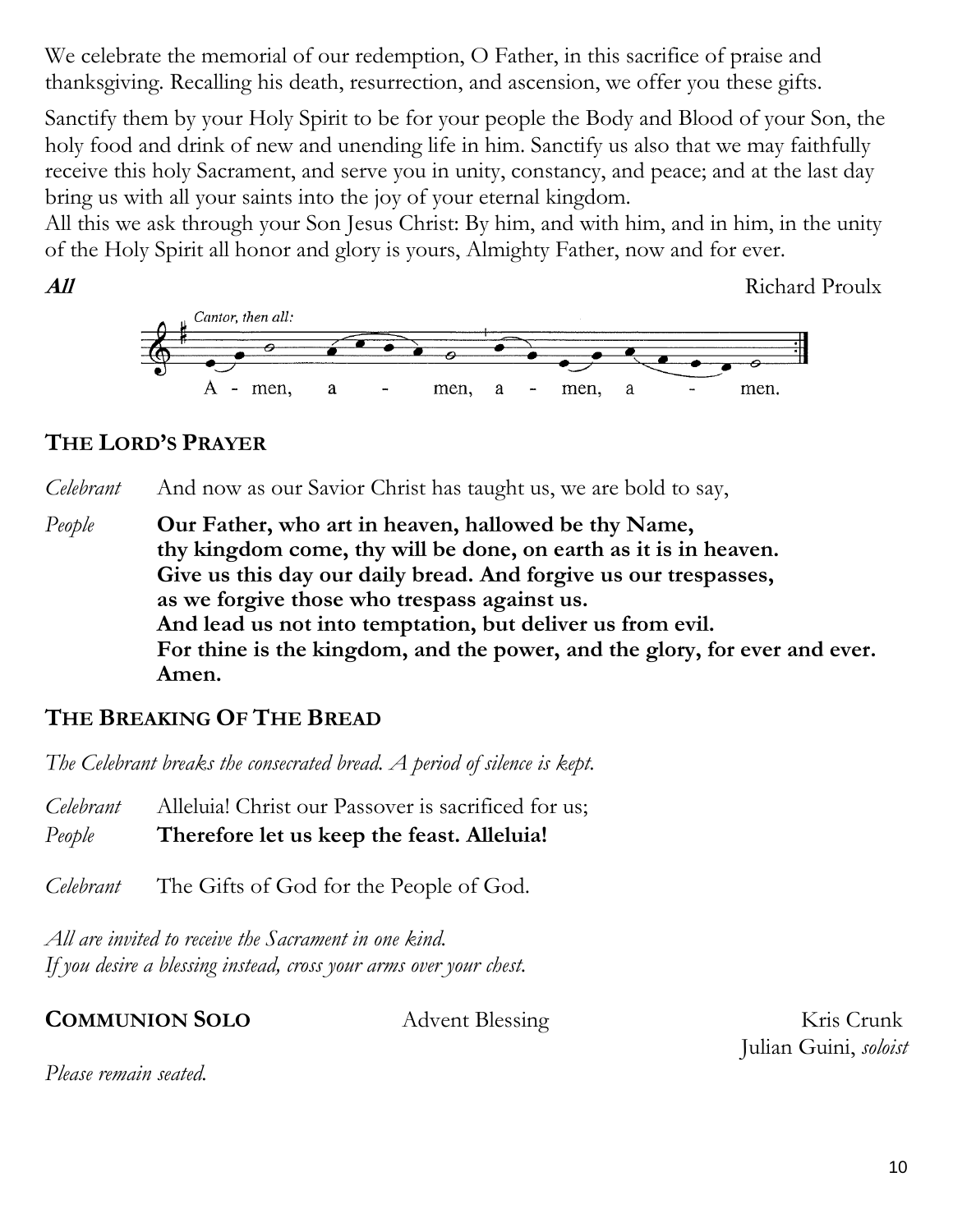**Come, thou long expected Jesus born to set Thy people free; from our fears and sins release us, let us find our rest in Thee.**

**Israel's strength and consolation, hope of all the earth thou art; dear desire of every nation, joy of every longing heart.**

**Born thy people to deliver, born a child, and yet a King, born to reign in us forever, now thy gracious kingdom bring.**

**By thine own eternal Spirit rule in all our hearts alone; by Ttne all sufficient merit, raise us to thy glorious throne.**

#### **THE PRAYER AFTER COMMUNION**

*Celebrant* Let us pray…

*All* **Almighty and everliving God, we thank you for feeding us with the spiritual food of the most precious Body and Blood of your Son our Savior Jesus Christ; and for assuring us in these holy mysteries that we are living members of the Body of your Son, and heirs of your eternal kingdom. And now, Father, send us out to do the work you have given us to do, to love and serve you as faithful witnesses of Christ our Lord. To him, to you, and to the Holy Spirit, be honor and glory, now and for ever. Amen.**

**THE BLESSING**

**THE SENDING HYMN 56** O Come, O Come Emmanuel VENI EMMANUEL Stanzas 1,2,3

**O come, O come, Emmanuel, and ransom captive Israel, That mourns in lonely exile here until the Son of God appear. Rejoice! Rejoice! Emmanuel shall come to thee, O Israel!** 

**O come, thou Wisdom from on high, who orderest all things mightily; to us the path of knowledge show, and teach us in her ways to go. Rejoice! Rejoice! Emmanuel shall come to thee, O Israel!** 

**O come, O come, thou Lord of might, who to thy tribes on Sinai's height in ancient times didst give the law, in cloud, and majesty, and awe. Rejoice! Rejoice! Emmanuel shall come to thee, O Israel!** 

#### **THE DISMISSAL**

*Celebrant* Go in peace to love and serve the Lord! *People* **Thanks be to God!**